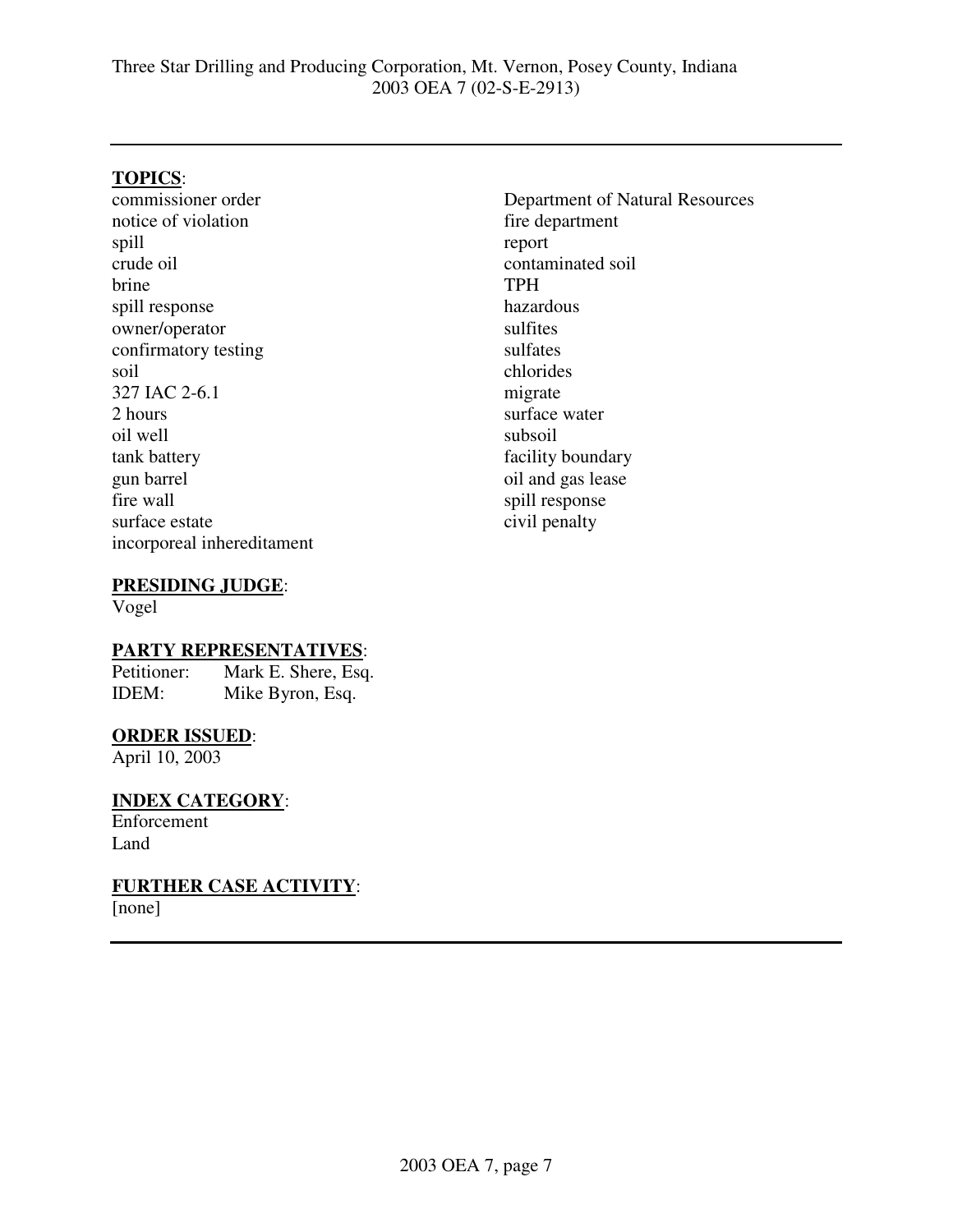Three Star Drilling and Producing Corporation, Mt. Vernon, Posey County, Indiana 2003 OEA 7 (02-S-E-2913)

STATE OF INDIANA ) BEFORE THE INDIANA OFFICE OF ) SS: ENVIRONMENTAL ADJUDICATION COUNTY OF MARION )

#### COMMISSIONER, INDIANA DEPARTMENT OF) ENVIRONMENTAL MANAGEMENT ) Cause No. 02-S-E-2913  $\lambda$ Complainant ) )  $\mathbf{v}\mathbf{s}$ .  $\qquad \qquad$  ) ) THREE STAR DRILLING AND PRODUCING ) CORPORATION (2002) MT. VERNON, POSEY COUNTY, INDIANA.

#### **FINDINGS OF FACT, CONCLUSIONS OF LAW AND FINAL ORDER CONFIRMING COMMISSIONER'S ORDER**

This case is before the Indiana Office of Environmental Adjudication ("OEA") pursuant to a timely petition for administrative review of the Notice and Order of the Commissioner of Indiana Department of Environmental Management ("IDEM") #2001-10180-S filed by Three Star Drilling and Producing Corporation ("Three Star") on July 2, 2002.

On March 1, 2001, a Notice of Violation ("NOV") was issued to Three Star for failing to report, and properly respond to a spill of crude oil and brine in violation of 327 IAC 2-6.1-7 and for the discharge of brine water and crude oil into the environment, in violation of IC 13-30-2-1(1). Three Star and IDEM failed to settle the violation charge and on June 13, 2002, a Notice and Order of the Commissioner was issued to Three Star for these violations. More than sixty (60) days passed between issuance of the NOV and the Commissioner's Order.

Pursuant to a case management order, the parties conducted discovery. A final evidentiary hearing was held on the record at the OEA on December 12, 2002, and closing arguments were held January 23, 2003. The parties filed post-hearing briefs and proposed findings of fact and conclusions of law. Upon receipt of the record on January 14 and February 6, 2003, and subsequent review of the record, the Court ordered supplemental evidence to support the record.

The Environmental Law Judge (ELJ), having read and considered the petitions, motions, record of proceedings, evidence, and the briefs and responses of the parties, now finds that judgment may be made upon the record. The ELJ, by a preponderance of the evidence, now makes the following findings of fact and conclusions of law, and enters the following Order with respect to the Petition of Three Star: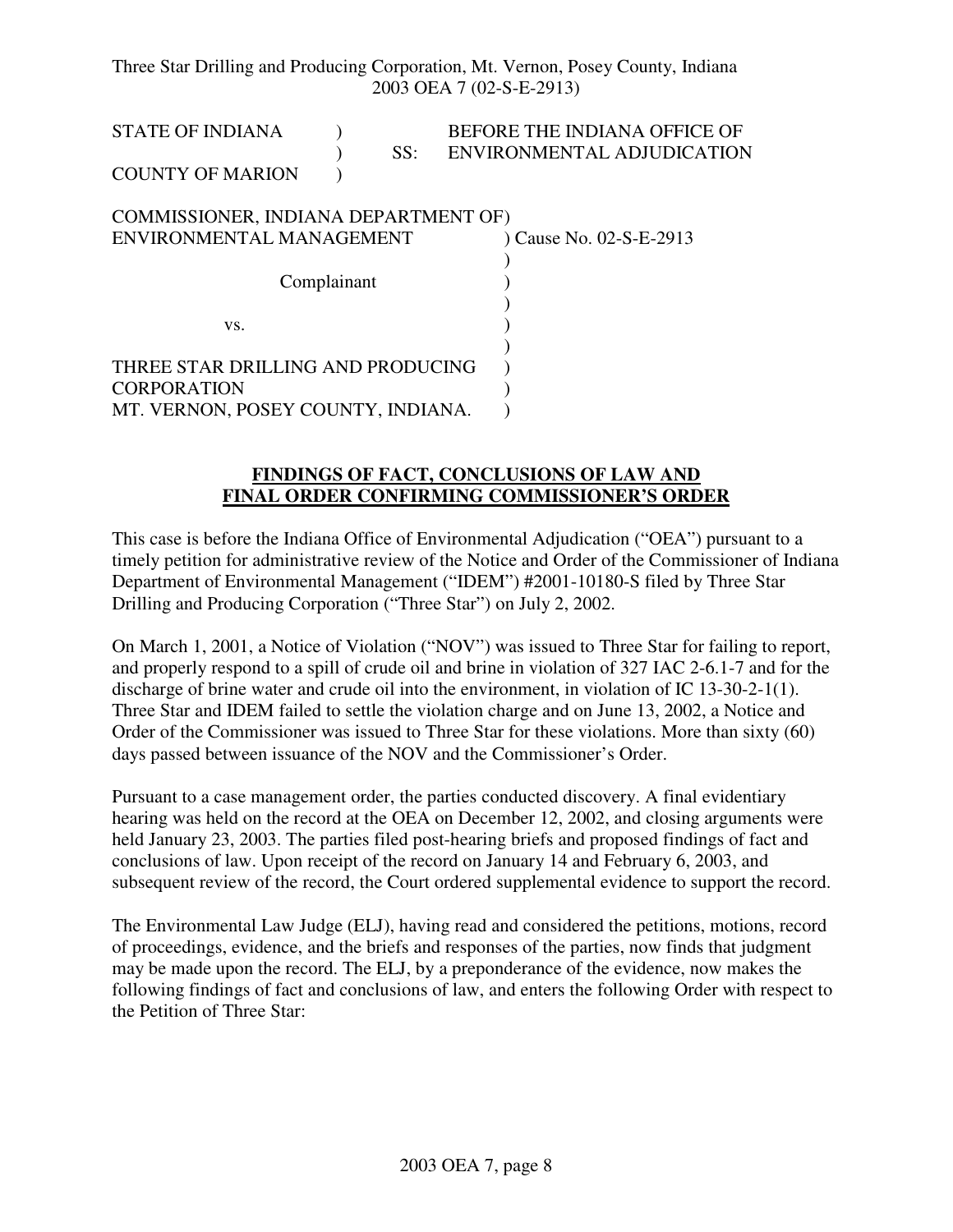### **Statement of Issues**

The issue under consideration by the OEA is whether IDEM met the required burden of proof to support the Commissioner's Notice and Order against the Respondent, Three Star. The issues of proof include:

- 1. The facility boundary of Three Star Drilling and Producing Corporation.
- 2. Did the owner/operator of Three Star violate 327 IAC 2-6.1-7 by failing to report the spill of January 2, 2001 to the IDEM?
- 3. Was the spill response taken by the owner/operator of Three Star sufficient to meet the requirements of 327 IAC 2-6.1-7?
- 4. Does IDEM have authority to order confirmatory testing of the soil and further remediation if any detection of TPH is discovered?

## **Findings of Fact**

- 1. Findings of fact that may be construed as conclusions of law and conclusions of law that may be construed as findings of fact are so deemed.
- 2. Three Star, located at 201 South Christy, Sumner, Illinois, owns and operates an oil pumping station located at 5800 Bigge Lane, Mt. Vernon, Posey County, Indiana. Darrel Hundley is the general manager of Three Star and the employee responsible for operations at the site;
- 3. Three Star operates the oil pumping station as lessee of the Joseph Gumbel oil and gas lease ("Gumbel lease"), granted to C. A. Malott, recorded on January 31, 1938, book 6 page 555, Posey County, Indiana and located at SW/4 SE/4 Sec. 36-6S-12W containing 40 acres, more or less. (Oil & Gas Lease, Joseph Gumbel, attachment B, IDEM's Supplemental Evidence, Purchase and Sale Agreement Ira S. Patton, et ux d/b/a Three Star Drilling and Producing Company Corp., Three Star's Supplemental Evidence).
- 4. The surface estate of the land described above, also known as 5880 Bigge Lane, Mt. Vernon, IN, is owned by Larry A. Whitsell and Barbara A. Whitsell, husband and wife. (Warranty Deed, attachment D, IDEM's Supplemental Evidence).
- 5. An easement of ingress and egress granted to the German Township Water District runs with the above described land. (Attachment C, Easement, IDEM's Supplemental Evidence).
- 6. One active oil well is located on the forty acres of the Gumbel Lease; the oil pumping station contains a tank battery consisting of two oil stock tanks, one gun barrel or separator and a water tank and includes underground flow line connections leading from the well to the tank.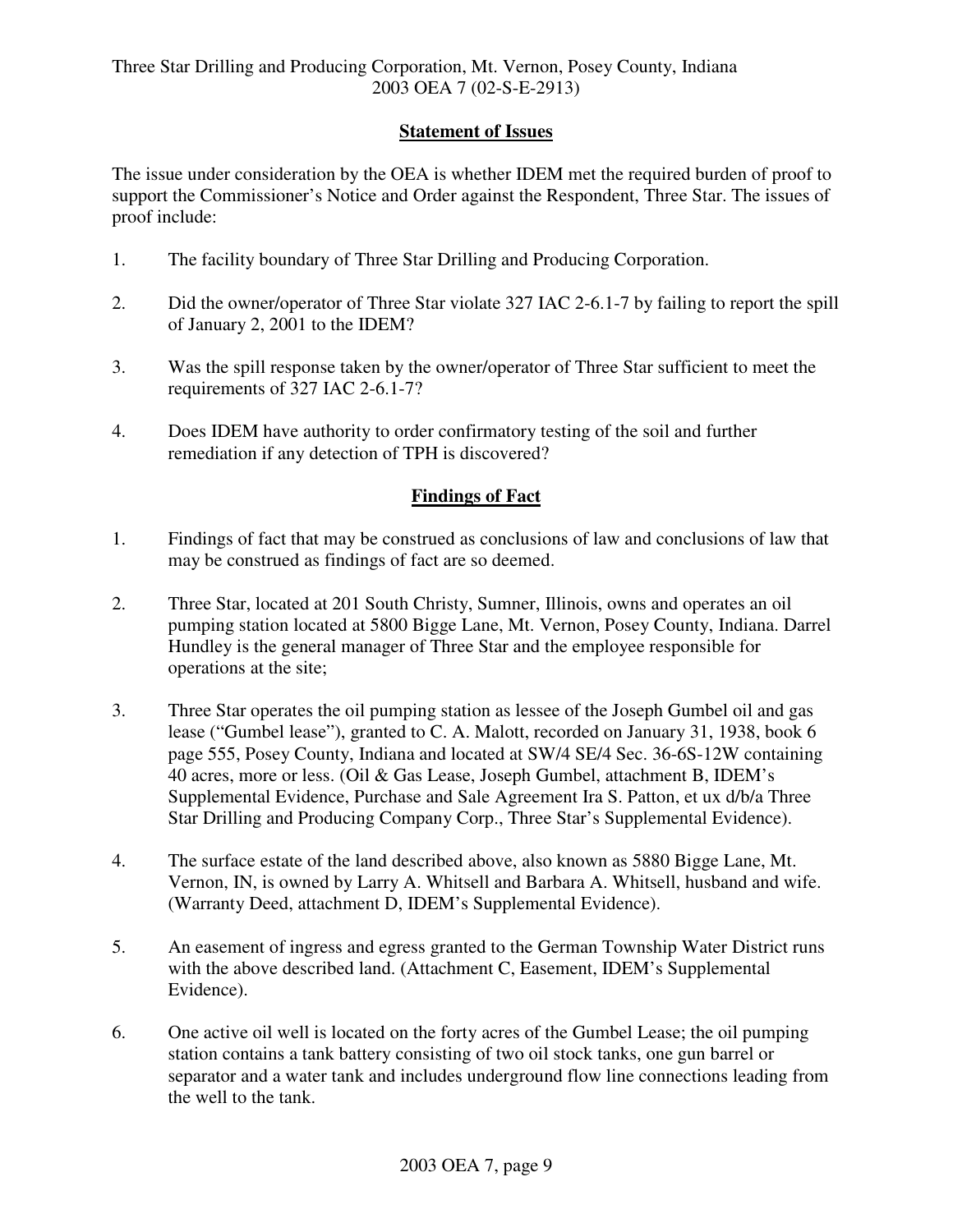- 7. A gun barrel is the central tank that collects the fluids from the oil well, pemitting the separation of oil from the brine.
- 8. On January 2, 2001 the 5' by 20' gun barrel of the oil well at 5880 Bigge Lane, with a capacity of approximately 2000 gallons, tipped over and spilled its entire contents of brine and oil mixture on the ground.
- 9. Approximately 420 to 630 gallons of crude oil and 1370 to 1580 gallons of brine spilled onto the soil within and outside of the fire wall (a protective berm) surrounding the tank battery and onto the property of Larry Whitsell.
- 10. At approximately 6:00 p.m. Larry Whitsell called Larry Schmitt, President of K.S. Oil Company and operator of the oil pump for Three Star, and advised him of the oil spill on the Gumbel Lease.
- 11. Mr. Schmitt arrived at the site at about 6:20 p.m. and called the Department of Natural Resources, and the Lawrence Township Fire Department, to notify them of the spill. Between 10:00 and 11:00 p.m. in the evening of January 2, 2001 Larry Schmitt reached Darrell Hundley, responsible person at Three Star for compliance with environmental laws and regulations, to notify him of the oil spill.
- 12. No adequate containment effort or removal of free liquids was attempted on the spill the night of January 2, 2001. The pump was shut down by the time Larry Schmitt arrived.
- 13. Mr. Hundley did not report the oil spill to IDEM within two (2) hours of learning of the spill; instead he set his alarm for 3:00 a.m. and went to bed. IDEM on-site coordinator, Ken Rhame, first learned of the spill from the US EPA on-site coordinator, Mr. Stavros, by telephone on January 2, 2001 between 11:00 and 12:00 p.m.
- 14. Ken Rhame attempted to contact Darrel Hundley several times that night at an emergency telephone number posted on the oil tank but was unable to contact him; Mr. Rhame then proceeded to drive to the spill site and arrived about 1:00 a.m. on January 3, 2003.
- 15. At approximately 6:00 a.m. on January 3, 2001 Darrel Hundley arrived at the Gumbel Lease site in Mt. Vernon, IN., having driven from Illinois; he first spoke to IDEM on-site coordinator, Ken Rhame, the morning of January 3, 2001.
- 16. On January 3, 2001 Darryl Hundley retained K.S. Oil President, Larry Schmitt, as contractor, to clean up the oil spill at 5800 Bigge Lane, Mt. Vernon, IN. Larry Schmitt ordered a backhoe, tank truck and tail box (dumpster) for the excavation of contaminated soil. Four loads of contaminated soil were removed from the site on January 3 and 4, 2001.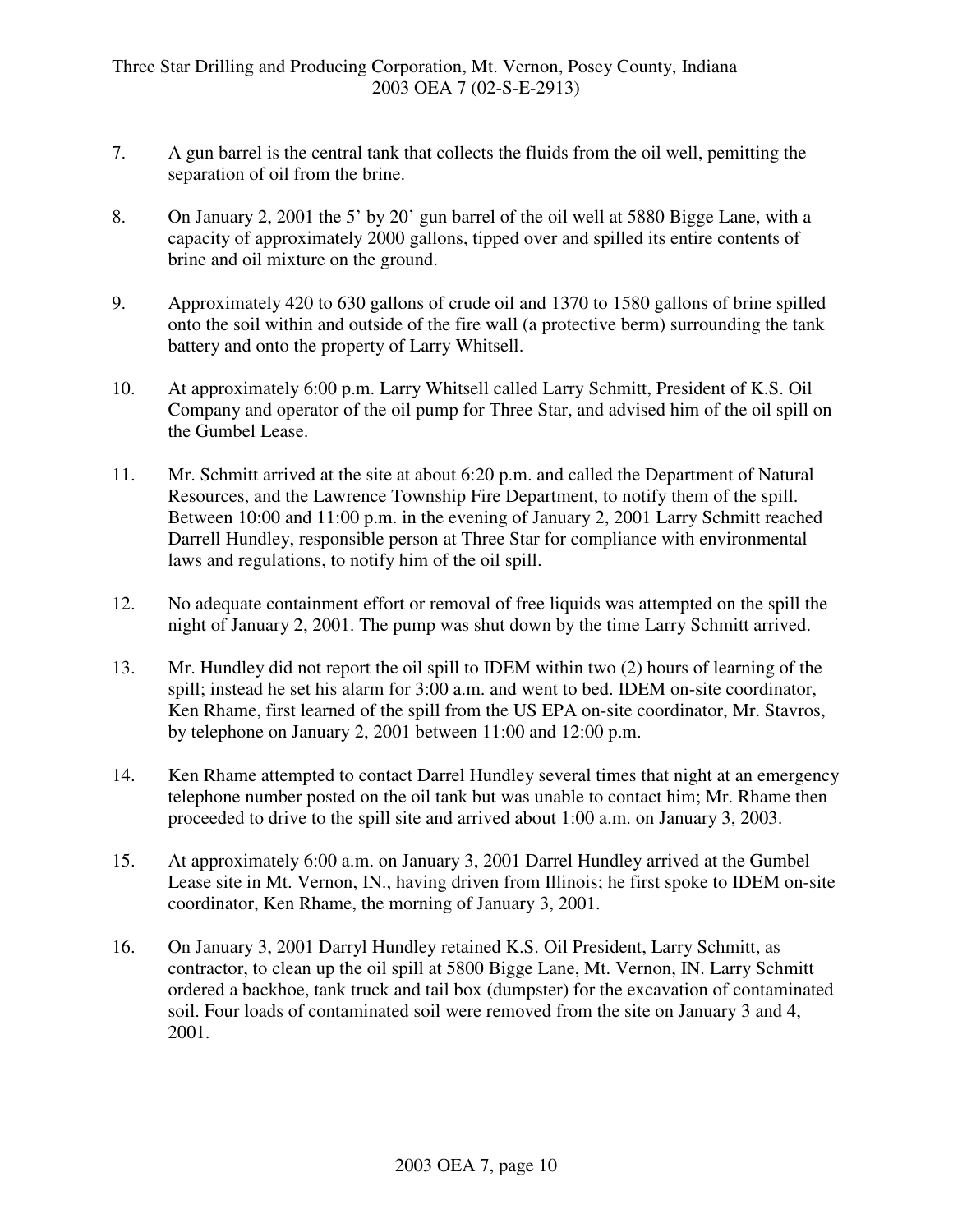Three Star Drilling and Producing Corporation, Mt. Vernon, Posey County, Indiana 2003 OEA 7 (02-S-E-2913)

- 17. Ken Rhame, of IDEM, requested that Darryl Hundley collect two confirmatory soil samples for testing for TPH (total petroleum hydrocarbons). Larry Schmitt collected the samples on January 10, 2001. To-date, no testing has been done on any soil from the site.
- 18. Crude oil and brine mixed with crude oil contain TPH, a pollutant hazardous to human and animal health; brine contains sulfites, sulfates and chlorides. When spilled onto the ground crude oil and brine may migrate through the soil to surface water and ground water.

### **Discussion**

IDEM requires the reporting of petroleum spills to the soil beyond the oil facility boundary when the amount spilled exceeds fifty-five (55) gallons. Spills of objectionable substances of a quantity and type and present for a duration and in a location so as to damage waters of the state must also be reported to IDEM<sup>1</sup>. Three Star spilled approximately 420 to 630 gallons of oil and 1370 to 1580 gallons of brine (objectionable material) on January 2, 2001. Three Star alleges that the spill was not reportable because the oil and brine did not spill to the soil beyond the facility boundary.

Indiana law applicable to the determination of "facility boundary" for purposes of the spill rule are found in at least two separate state statutes or rules which must be considered in pari materia. Where separate statutes are passed upon the same matter or subject, laws in pari materia are to be construed together. State v. Gerhardt, 145 Ind. 439, 44 N.E. 469.

The IDEM spill rule<sup>2</sup> describes "facility boundary" as the boundary of a facility or an easement or right-of-way. The term "facility" includes all land, buildings, equipment and structures located on a single site and that are owned or operated by the same person<sup>3</sup>. The surface land upon which Three Star operated its oil and gas lease, however, was owned by Larry Whitsell, an individual with no business relationship with Three Star.

To determine the nature of the interest that Three Star owns in the 40 acres of the Gumbel Lease one must look at oil and gas lease law established in the State of Indiana. "Oil and gas leases create an interest in real estate known to the law as an incorporeal inhereditament" Heeter v. Hardy (1948), 118 Ind. App. 256, 76 N.E. 2d 590 (*transfer denied*) cited in Halbert v. Hendrix et al 121 Ind. App. 43 at 48; 95 N.E. 2d 221; 1950 Ind. App. LEXIS 220. When an oil and gas lease is executed, the lease does not convey title to the oil under the land, rather, the lease creates in the lessee an exclusive right to explore and reduce the oil to lessee's possession. The oil then becomes the lessee's personal property, not an estate in land. The lessor retains the right to the surface land subject to the lessee's easement for ingress and egress from the subsurface. Foertsch v Schaus, 477 N.E. 2d 566 at 570; 1985 Ind. App. LEXIS 2364. Additionally, Ind. Code

 $1$  327 IAC 2-6. 1-6(4)(B) Spills to soil beyond the facility boundary: (ii) spills of petroleum when the amount spilled exceeds fifty-five (55) gallons; or (iii) spills of objectionable substances as defined in section 4(11) of this rule.  $2$  327 IAC 2-6.1-4(8).

 $3$  327 IAC 2-6.1-4(7) "Facility" means all land, buildings, equipment, structures, and other stationary items that are located on a single site or on contiguous sites and that are owned or operated by the same person or by any person who controls, is controlled by, or is under common control with, such person.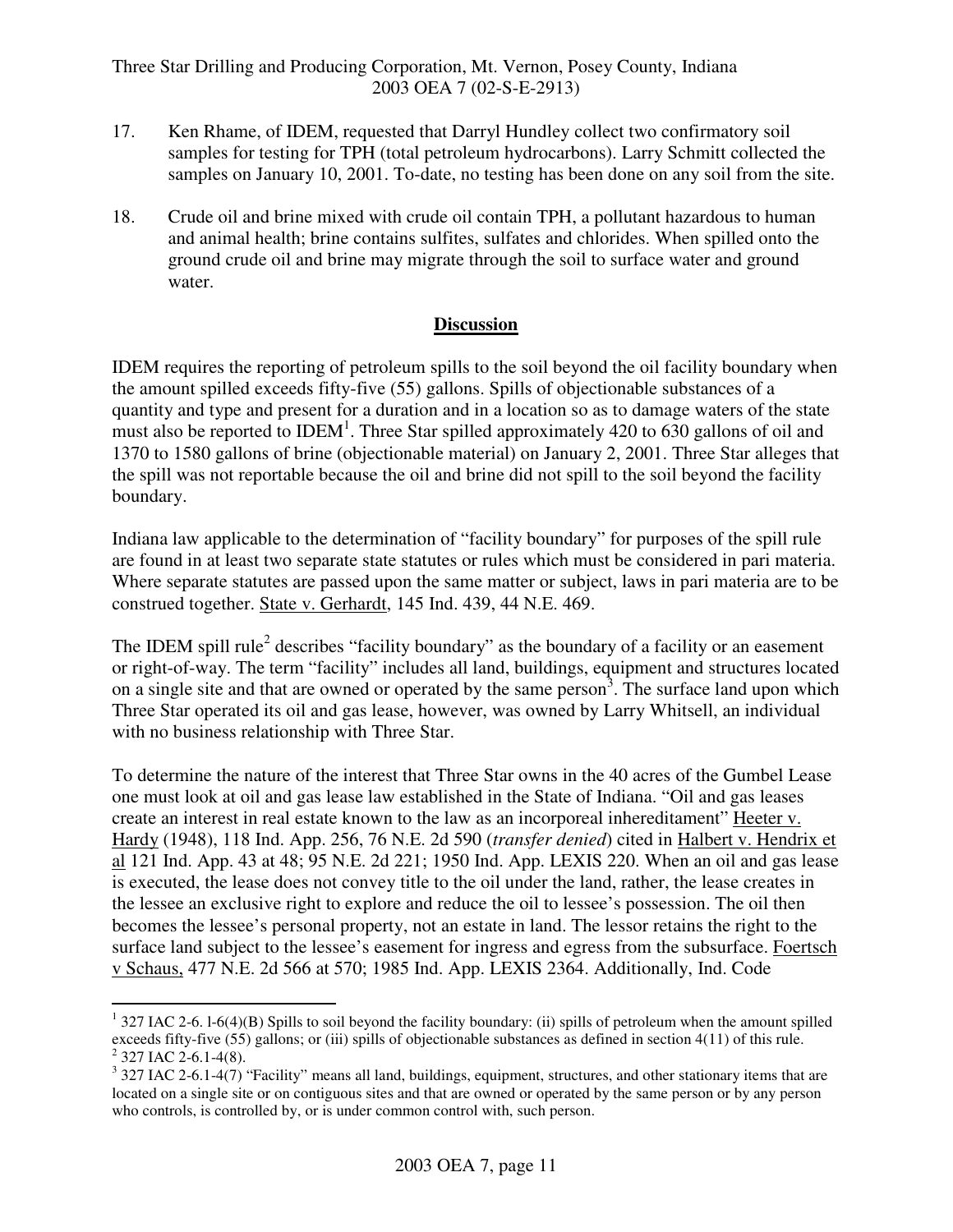§ 32-5-7-2 further limits the leasehold interest of Three Star in holding the lessee accountable for any damages to the surface of such lands from the operation of the lease<sup>4</sup>.

Three Star also alleges that the spill response of Darrel Hundley was sufficient and reasonable and that Three Star did not violate  $327$  IAC 2-6.1-7<sup>5</sup> in failing to undertake an emergency spill response. An appropriate spill response as defined in 327 IAC 2-6.1-4 (16) would have been to contain the spill and remove or neutralize free material. Three Star relied on a "snow berm" to contain the brine and oil and made no effort to remove free material until after 12 hours of learning of the spill.

## **Conclusions of Law**

Based on the foregoing Findings of Fact and Discussion, the Environmental Law Judge concludes, as a matter of law:

- 1. The Indiana Office of Environmental Adjudication has jurisdiction over decisions of the Commissioner of the Indiana Department of Environmental Management (IDEM) and the parties to the controversy pursuant to IC 4-21.5-3-23.
- 2. The oil spill from the gun barrel at the Gumbel Lease, 5800 Bigge Lane, Mt. Vernon, IN on January 2, 2001 was a spill beyond the facility boundary and was a reportable spill subject to 327 IAC 2-6.1-7.
- 3. Three Star failed to report the spill within two (2) hours of discovery pursuant to 327 IAC 2-6.1-7(3), in violation of the spill reporting rule.
- 4. The snow berm constructed by Larry Schmitt was the only emergency spill response conducted by Three Star and violated the requirements in 327 IAC 2-6.1-7 to adequately contain the spill and remove free product.

<sup>&</sup>lt;sup>4</sup> IC 32-5-7-2 (c) Any person who, being lawfully entitled to do so, enters upon any lands in this state for the purpose of exploring, prospecting, testing, surveying, or otherwise investigating the potential of such lands for oil and gas, or the purpose of conducting operations thereon for the production of oil and gas, shall be accountable to the owner of the surface of such lands for the actual damage resulting therefrom to the surface of such lands.... <sup>5</sup> 327 IAC 2-6.1-7 Any person who operates, controls, or maintains any mode of transportation or facility from which a spill occurs shall, upon discovery of a reportable spill to the soil or surface waters of the state, do the following: (1) Contain the spill, if possible, to prevent additional spill material from entering the waters of the state; (2) Undertake or cause others to undertake activities needed to accomplish a spill response....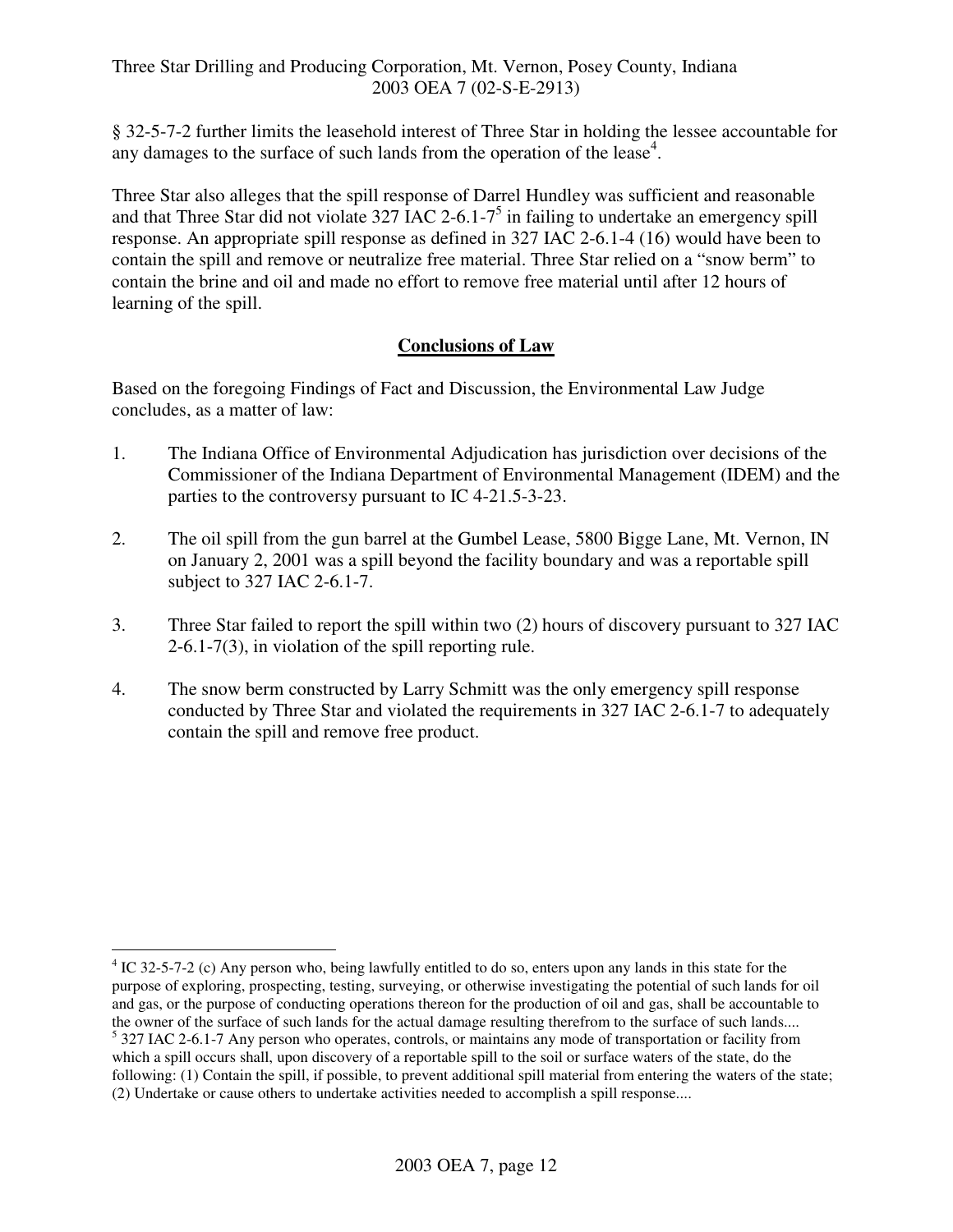- 5. Pursuant to IC § 13-24-1-6 (a), to allow the commissioner to take or to assess the need for removal or remedial action under section 1, 2, 3 of this chapter or to enforce this chapter, an owner, an operator, or a responsible party of a facility, upon the request of an officer, an employee, or a designated representative of the department, shall:
	- (1) furnish information relating to the facility or the facility's associated equipment or contents;
	- (2) conduct testing of the facility or the facility's associated equipment or contents;
	- (3) conduct testing or soils, air, surface water or ground water surrounding the facility if the testing using methods that are similar to but do not exceed federal standards, confirms the release of petroleum, or if other evidence exists that gives cause for reasonable suspicion that a release has occurred.
- 6. IDEM has the authority pursuant to IC 13-24-1-6(a) to require Three Star to conduct confirmatory soil sampling analyses for TPH following the petroleum spill, as long as such measures do not exceed federal standards.
- 7. Based on the above citations confirmatory soil sampling mandated by IDEM is authorized and appropriate.
- 8. Pursuant to IC 13-30-4-1, The Commissioner of IDEM may assess penalties of up to \$25,000 per day per violation of any violation of any environmental management laws, or a rule or standard adopted by one of the boards.
- 9. IDEM has met its burden of proof and persuasion in establishing facts to support the two violations alleged in the Notice and Order of the Commissioner.

## **ORDER**

Three Star Drilling and Producing Corporation shall pay a civil penalty in the amount of \$4,250. This penalty shall be remitted to the Department of Environmental Management within thirty (30) days of the effective date of this Order. Checks shall be made payable to the Environmental Management Special Fund, with the Case Number indicated on the check and mailed to: Cashier, IDEM 100 North Senate Avenue, P. 0. Box 6015, Indianapolis, IN 46206-6015.

Three Star shall submit a written spill report to IDEM within thirty days of the Effective Date of this Order. Three Star shall also conduct confirmation TPH sampling of the Site pursuant to the requirement of the Risk Integrated system of Closure (RISC) IDEM Nonrule Policy Document, effective Feb. 15, 2001 (Ind. Reg., Vol. 24, No. 6, Mar. 1, 2001, page 1986 revised Oct. 2002 (Ind. Reg. Vol. 26, No.2, Nov. 1, 2002, page 576) within thirty (30) days of the Effective Date of this Order. Three Star shall submit the soil sample analysis, along with a diagram showing where the samples were collected within forty-five (45) days of the Effective Date of this Order. Three Star shall afford IDEM an opportunity to do split sample testing of the soil.